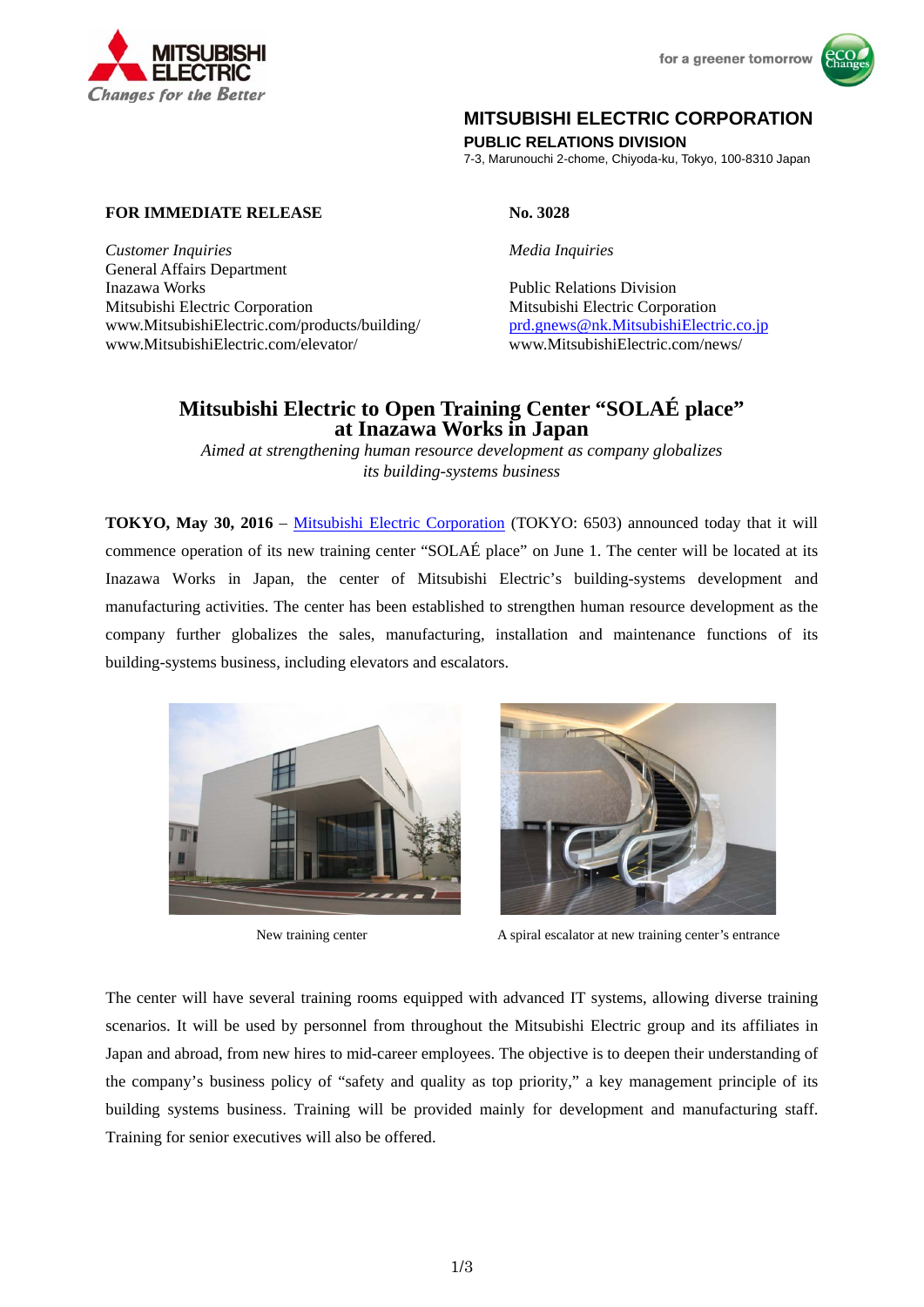The new center will support Mitsubishi Electric's existing global training network. Japanese expatriates based outside Japan and local staffers at overseas affiliates will be among those using the center for training, helping to equip group-wide employees with superior knowledge and skills that can be leveraged to further strengthen Mitsubishi Electric's position as the world's top brand for elevators and escalators.

Mitsubishi Electric is upgrading its building systems business to maximize the safety and usability of its products and services worldwide. To achieve its fiscal 2020 consolidated sales target of 720 billion yen, 50 percent of which is to be generated outside Japan, the company aims to capture demand for new installations overseas and accelerate its elevator and escalator renewal business in Japan. As part of its drive to achieve these objectives, Mitsubishi Electric is establishing training facilities in each of its overseas bases, in order to align and enhance the business operations of its domestic and overseas affiliates and strengthen the development of its human resources.

| Name            | SOLAÉ place                                                 |
|-----------------|-------------------------------------------------------------|
| Location        | 1 Hishi-machi, Inazawa, Aichi Prefecture, Japan             |
|                 | (the premises of Mitsubishi Electric's Inazawa Works)       |
| Building area   | 1,083 square meters (total floor area: 2,764 square meters) |
| Structure       | Steel construction (3 stories)                              |
| Investment      | 1.34 billion yen                                            |
| Main facilities | Large hall, also separable into four 48-person rooms        |
|                 | Six training rooms (13 to 18 persons)                       |
|                 | Six guest rooms (8 to 40 persons)                           |
|                 | One study room equipped with PCs (40 persons)               |
|                 | One spiral escalator                                        |

### **Details of New Training Center**

## **Origin of the name "SOLAÉ Place"**

The name SOLAÉ comes from a testing tower "SOLAÉ" established in the Inazawa Works in 2007 (173 meters in height). The Japanese pronunciation "SORA-E" means "to the sky" in Japanese, and Mitsubishi Electric's pursuit of higher quality is therefore infused into this name. Mitsubishi Electric added "Place" after the French word "Place" ("public square" in English), aiming for this to become an environment where its customers and employees can meet together. It is also similar to the word "Plus," expressing its aim to enhance the value of the SOLAÉ testing tower and showroom and to add knowledge and skills to drive further growth of the parent factory.